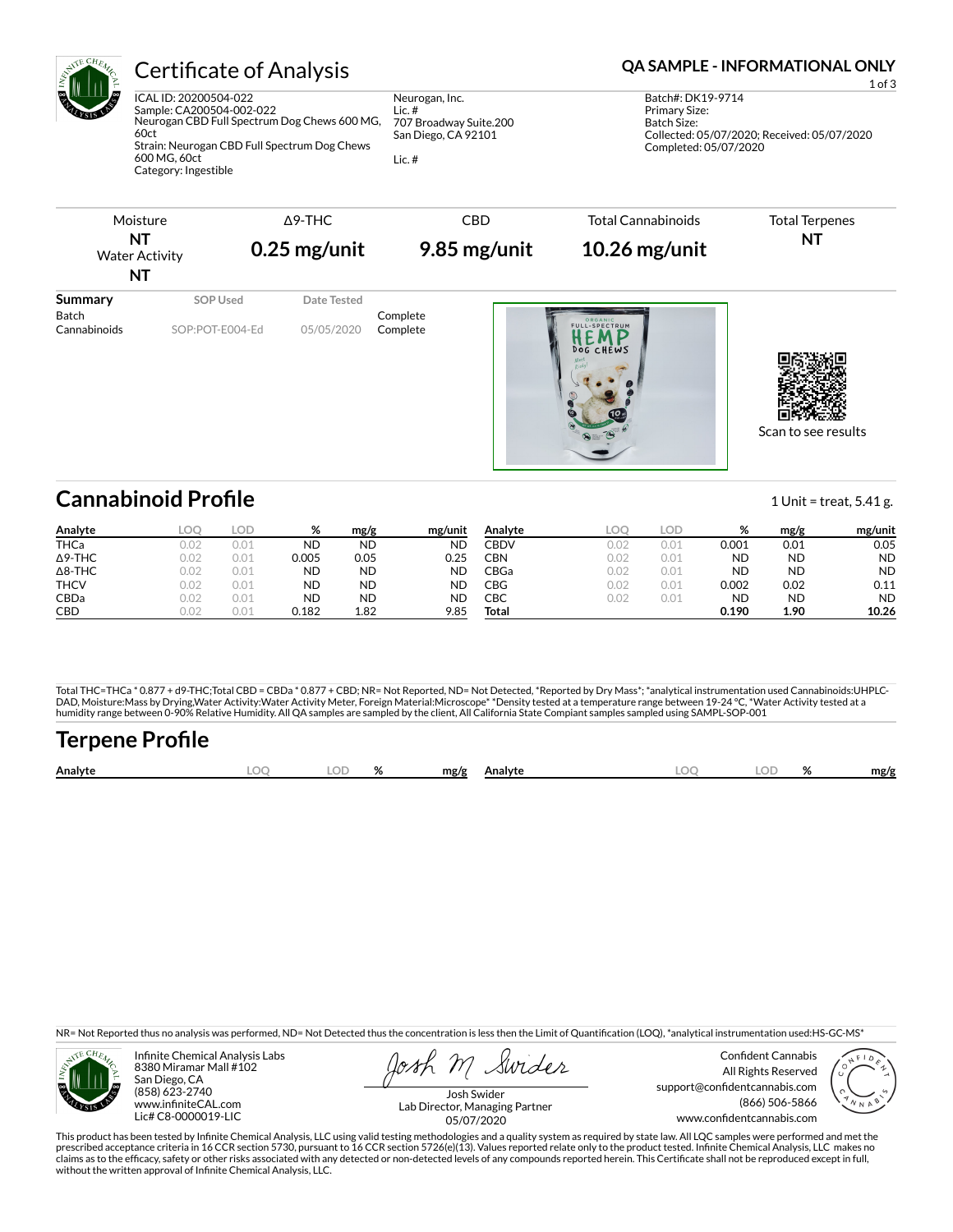| <b>Certificate of Analysis</b>                                                                                                                                                                    |                                                                                    | <b>QA SAMPLE - INFORMATIONAL ONLY</b><br>$2$ of $3$                                                                              |
|---------------------------------------------------------------------------------------------------------------------------------------------------------------------------------------------------|------------------------------------------------------------------------------------|----------------------------------------------------------------------------------------------------------------------------------|
| ICAL ID: 20200504-022<br>Sample: CA200504-002-022<br>Neurogan CBD Full Spectrum Dog Chews 600 MG,<br>60ct<br>Strain: Neurogan CBD Full Spectrum Dog Chews<br>600 MG, 60ct<br>Category: Ingestible | Neurogan, Inc.<br>Lic. #<br>707 Broadway Suite.200<br>San Diego, CA 92101<br>Lic.# | Batch#: DK19-9714<br><b>Primary Size:</b><br>Batch Size:<br>Collected: 05/07/2020; Received: 05/07/2020<br>Completed: 05/07/2020 |

#### **Residual Solvent Analysis**

| Category 1 | .000<br>w | LOD | Limit | Status | Category | LOO | LOD | ∟imit | <b>Status</b> | Category 2 | .OC | LOD | ∟imit | Status |
|------------|-----------|-----|-------|--------|----------|-----|-----|-------|---------------|------------|-----|-----|-------|--------|
|            |           |     |       |        |          |     |     |       |               |            |     |     |       |        |

NR= Not Reported thus no analysis was performed, ND= Not Detected thus the concentration is less then the Limit of Quantification (LOQ),\*analytical instrumentation used=HS-GC-MS\*

#### **Heavy Metal Screening**

| $\bigcap$<br>$ \sim$<br>$\sim$ | <b>LOD</b> | Limit | Status |
|--------------------------------|------------|-------|--------|
|                                |            |       |        |

NR= Not Reported thus no analysis was performed, ND= Not Detected thus the concentration is less then the Limit of Quantification (LOQ) , \*analytical instrumentation used:ICP-MS\*

#### **Microbiological Screening**

|  | เนร<br>$\sim$ $\sim$ $\sim$ |
|--|-----------------------------|
|  |                             |

ND=Not Detected; \*analytical instrumentation used:qPCR\*



Infinite Chemical Analysis Labs 8380 Miramar Mall #102 San Diego, CA (858) 623-2740 www.infiniteCAL.com Lic# C8-0000019-LIC

Josh M Swider

Confident Cannabis All Rights Reserved support@confidentcannabis.com (866) 506-5866 www.confidentcannabis.com



Josh Swider Lab Director, Managing Partner 05/07/2020

This product has been tested by Infinite Chemical Analysis, LLC using valid testing methodologies and a quality system as required by state law. All LQC samples were performed and met the<br>prescribed acceptance criteria in without the written approval of Infinite Chemical Analysis, LLC.